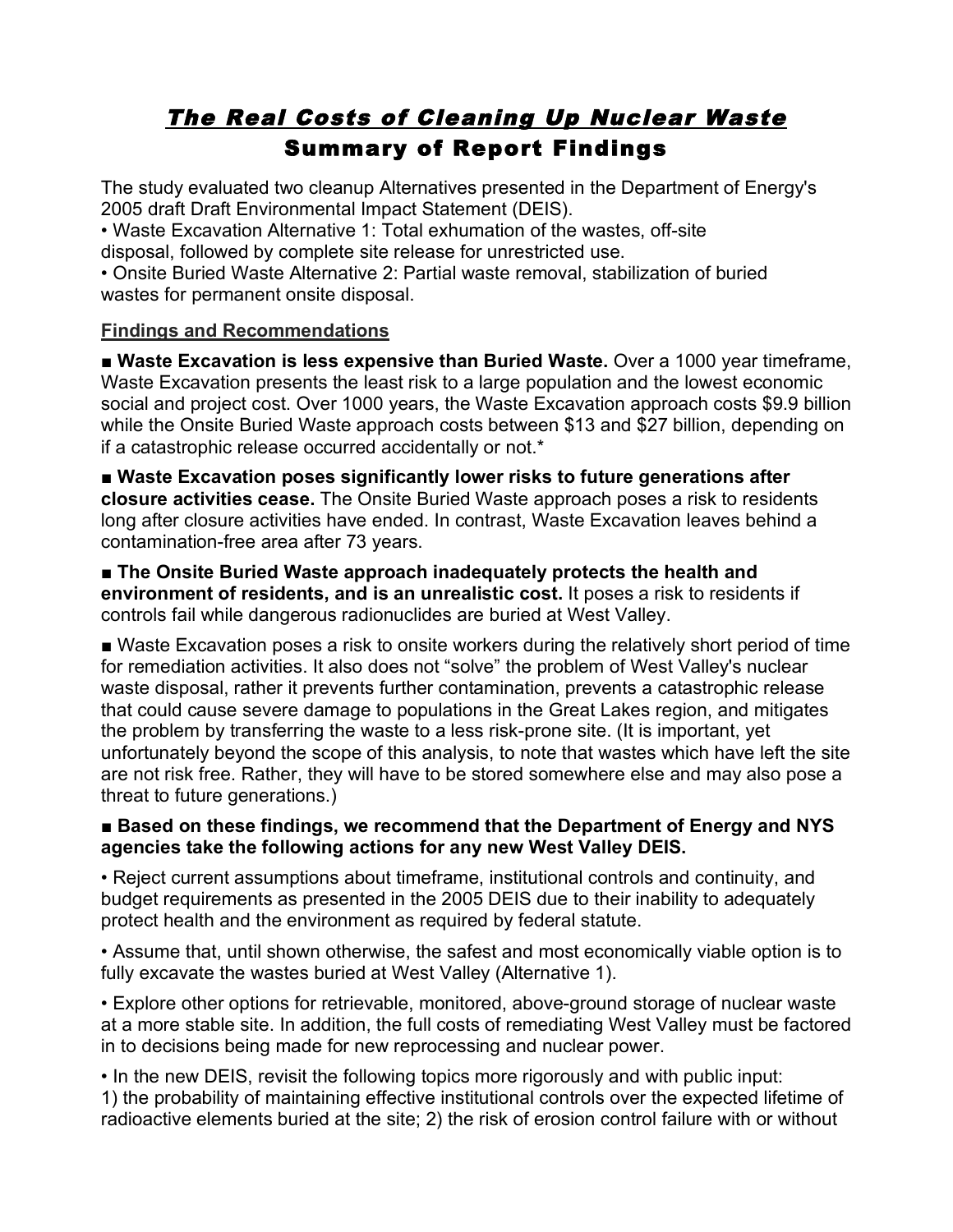the maintenance of controls; the rate of release and source of contamination should there be an erosion control failure; and 3) the potential for radioactively contaminated groundwater to move rapidly through sand layers in West Valley soils.

• In the new DEIS, revisit the following budget topics more rigorously, with public input: 1) the costs of addressing contaminated groundwater and drinking water for local populations and watersheds; 2) the costs of addressing contamination impacting Lake Erie; and 3) the economic opportunity cost of lost development ability at the site.

• Evaluate options for mitigating radioactive waste at West Valley based not only on project cost alone, but also on project and post-closure risks over the expected lifetime of radioactive elements buried at the site.

# **Additional Full Cost Accounting Analysis Results**

1. **The Department of Energy's DEIS analysis of Alternatives 1 and 2 are unrealistic, and, more importantly, incomplete.** The DEIS uses a period of analysis far too short to reflect real costs and risks, and does not adequately address real harm risks as well as monetary costs to the public and the environment. With Waste Excavation, as soon as closure activities cease—in an estimated 73 years—the site is released to the public and there are no remaining costs. With Onsite Buried Waste, however, the site must be maintained into perpetuity. *In this case, perpetuity is not a dozen years, or even two or three generations—the buried radioactive waste would have to be monitored, tracked, and maintained in place for tens of thousands of years. Despite this basic axiom, the DEIS only allocates a skeleton budget for 200 years.*

2. **Extending the period of analysis to 1000 years, a first step in setting a period more in line with the decay times for high-risk radioactive waste (yet not nearly long enough for some of the most dangerous radionuclides), reveals that the long-term site maintenance costs are burdensome and expensive.**

3. **The total costs of this analysis must be taken as a whole, undiscounted cost.** In standard capital investments, a discount rate is applied to account for future interest earnings. Over periods of 1000 years, any substantial discount rate implies that the health and wellbeing of future generations has no present value (i.e. no worth to us today). Since the plans being considered are ostensibly meant to protect the public for many generations, we cannot reasonably assume that there is no value to public heath in the year 1000. Therefore, the discount rate must be zero, or near zero. While the choice of a discount rate for short term decisions is an economic question, the choice of an intergenerational discount rate is a matter of ethics and policy. The value of future lives and health is a strong argument for not using an economic discount rate in this analysis. **However, if standard federal Office of Management and Budget discount rates (3% and 7%) are employed, Alternatives 1 and 2 cannot be said to be significantly different from an economic standpoint.**

4. **As a practical necessity, we are compelled to use a precautionary approach at West Valley**. We cannot know the costs which may occur if wastes are left buried at West Valley, but we do know if a release occurred, it would have expensive and disastrous consequences. The costs of exhuming radioactive contamination will be expensive in the short-term, but the costs of maintaining buried waste in an attempt to thwart future disaster will be far more expensive and far less certain. In a precautionary sense, we should